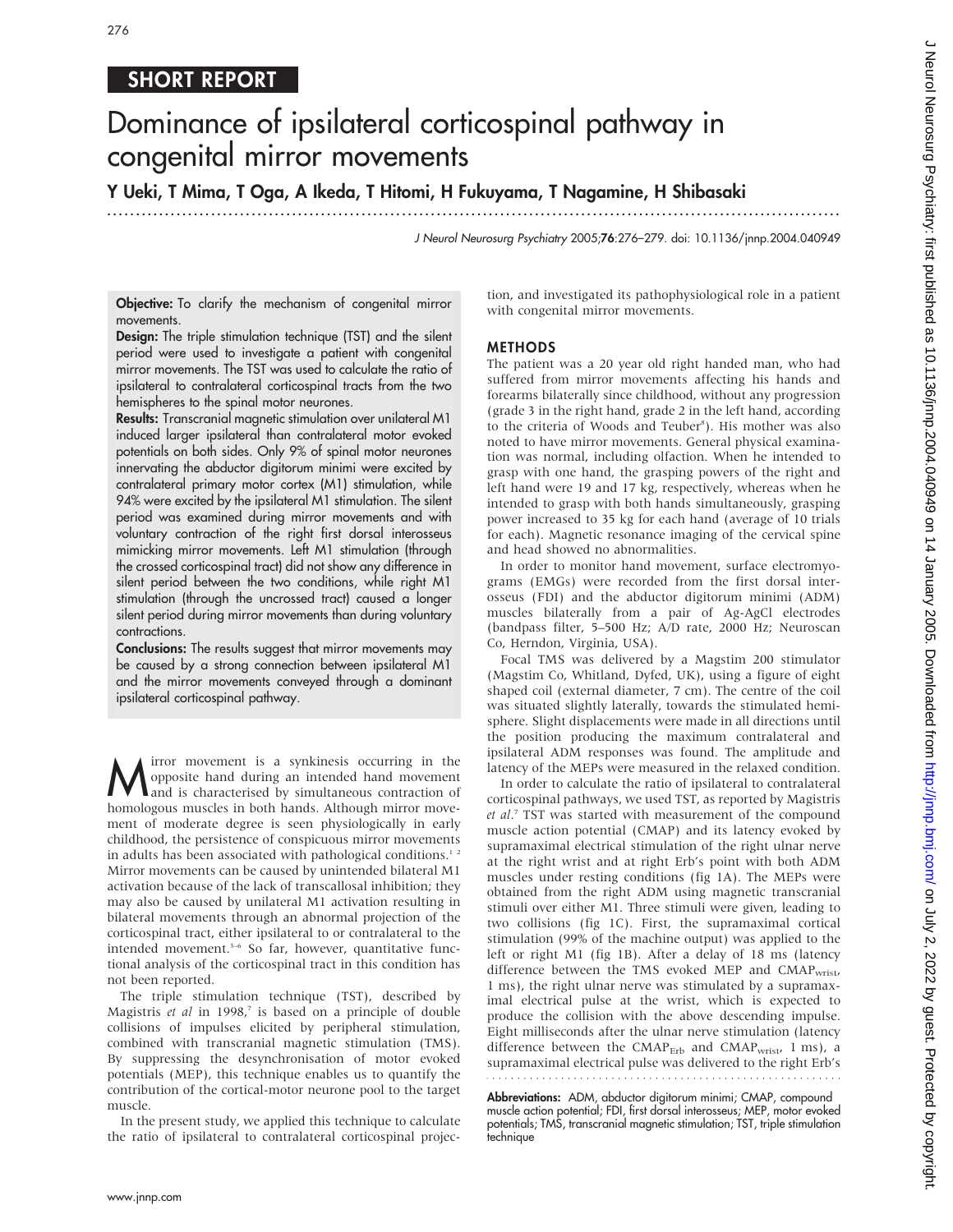

Figure 1 (A) Results of conventional triple stimulation technique (TST) study. Focal transcranial magnetic stimulation (TMS) over the left or right M1 caused motor evoked potentials (MEPs) of normal latency in the abductor digitorum minimi (ADM) muscles contralaterally and ipsilaterally under resting conditions. Whether the left or the right M1 was stimulated, the ipsilateral MEP was larger than the contralateral MEP. Note that the MEP is small and polyphasic. TMS intensity was set at 68% of the machine output for both sides. (B) Results of TST study. See the text for full description. (C) Schematic diagram explaining the possible pathogenesis of mirror movements in this patient. The schematic drawing represents the expected effect of TST over either M1 to the right hand muscles. Arabic numbers refer to the successive TST stimulations. Broken lines show the pyramidal tract excited by the initial supramaximal magnetic M1 stimulation. After a delay, a second stimulus (dotted lines) applied to the right wrist evokes a collision with the descending impulse (crosses). After another delay, a third stimulus (thick lines) applied to the right Erb's point causes another collision with the ascending impulse from the second stimulation. The final motor responses reflect the number of motor neurones innervated by contralateral or ipsilateral M1 to the right hand muscles (left and right panel, respectively). Thus this patient with mirror movements has a dominant ipsilateral corticospinal pathway.

point, which is expected to cause another collision with the ascending impulse produced by the wrist stimulation, depending on the degree of the first collision. Thus the final motor response reflects the number of the motor neurones innervated by contralateral or ipsilateral M1 to the right hand muscles. As a test for the TST study, a triple stimulation set was carried out by successive stimulation of the left or right M1, the right wrist, and right Erb's point (TMS-wrist-Erb) after appropriate adjustment of the delays to give two collisions. As a control for the TST study, another triple stimulation set was carried out by successive stimulation of Erb's point, wrist, and Erb's point on the right (Erb-wrist-Erb), with appropriate adjustments of the delays (8 ms). The amplitude ratio of MEPs elicited by TST  $\nu$  the control study was used to evaluate the proportion of spinal motor neurones activated by TMS. Although we tried to carry out TST recorded from the left ADM, we could not achieve supramaximal electrical stimulation at the right Erb's point.

We defined the silent period as a period of EMG silence following TMS delivered over either M1 during the right FDI muscle contraction. The silent period was measured from the right FDI muscles under two conditions—while the right FDI muscle was contracting because of mirror movements during 50% maximal volitional contraction of the left FDI; and while the patient was volitionally contracting the right FDI to the same degree as the EMG level of mirror movements. As the EMG level affects the duration of the silent period, care was taken to ensure that the patient could match the volitional contraction and mirror movements with the aid of EMG visual feedback. We measured silent period duration from the stimulus to the beginning of the post-MEP EMG activity on the single trial rectified and averaged EMG. To measure the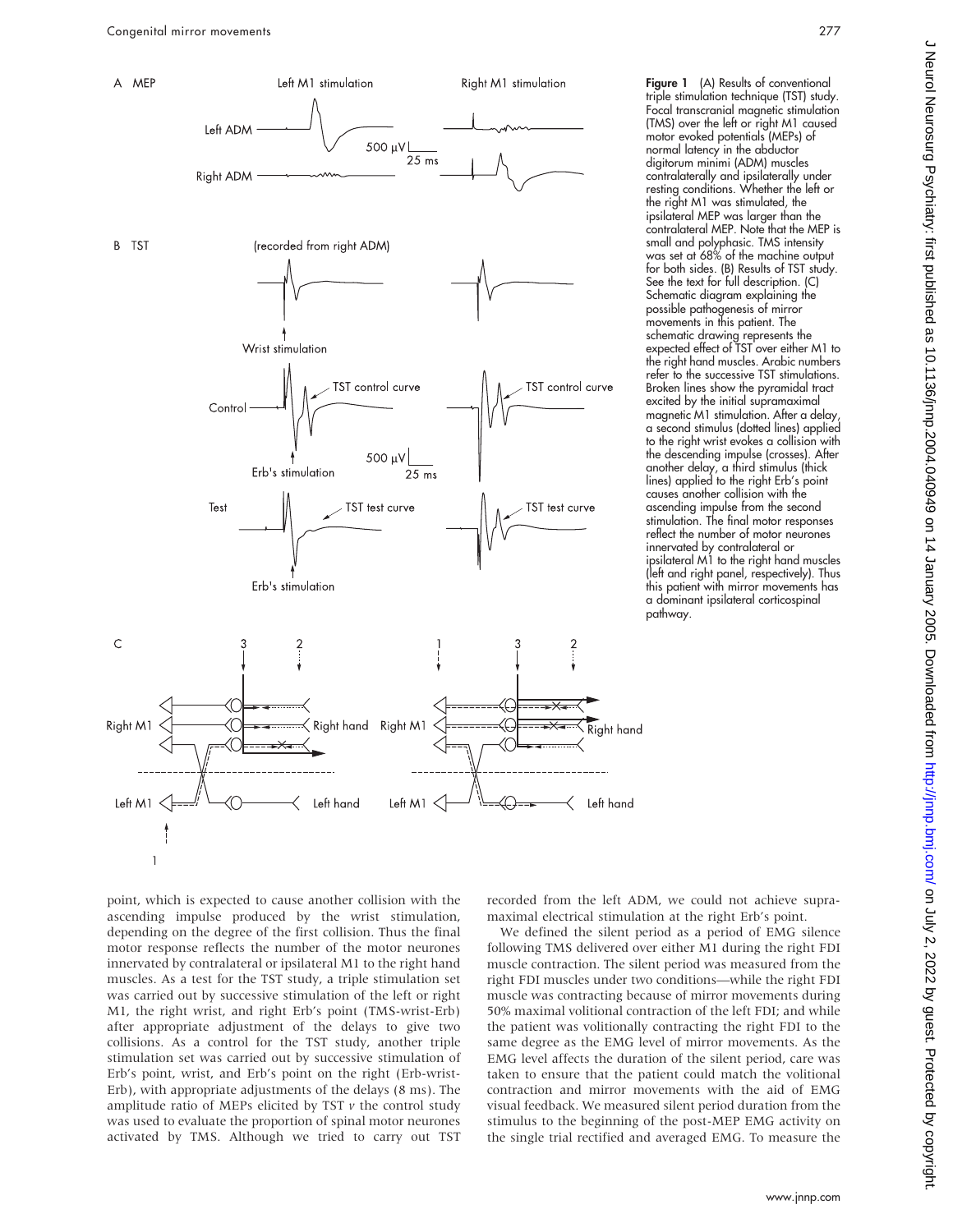| Pyramidal tract carrying stimuli | Stimulated<br>hemisphere | Condition of the target<br>muscle | Silent period (ms) |
|----------------------------------|--------------------------|-----------------------------------|--------------------|
| Uncrossed corticospinal tract    | Right                    | Mirror movements                  | 158.4 (4.25)*      |
|                                  | Right                    | Voluntary contraction             | 141.9 (5.24)       |
| Crossed corticospinal tract      | Left                     | Mirror movements                  | 145.8 (4.81)       |
|                                  | Left                     | Voluntary contraction             | 142.9 (6.38)       |

silent period, 10 trials were recorded for each condition and the mean value adopted.

The patient gave his written informed consent to the study, which was approved by ethics committee of Kyoto University School of Medicine.

#### RESULTS

Focal TMS over either the left or the right M1 evoked MEPs in the ADM muscles both contralaterally and ipsilaterally under resting conditions, and their onset latencies were 20.4 ms contralaterally and 20.8 ms ipsilaterally for both sides. The coil handles pointed backward and 45˚ away from the midline. The optimal positions for the ipsilateral and contralateral ADM were not significantly different. Whether the left or the right M1 was stimulated, the ipsilateral MEP was larger than the contralateral MEP, which was very small and polyphasic (when stimulating the left M1, the MEP amplitude in ADM was 3.05 mV on the left and 0.23 mV on the right; when stimulating the right M1, it was 0.35 mV on the left and 2.30 mV on the right) (fig 1A).

In the TST study (TMS-wrist-Erb) with TMS applied to the left M1, the amplitude ratio of the right ADM against the control study (Erb-wrist-Erb) was 9%. In contrast, when the TMS was applied to the right M1 and MEP was recorded from the right ADM, the corresponding amplitude ratio was 94% (fig 1B). In both cases, the machine output was supramaximal (99%), so that the increase in TMS strength did not affect the MEP sizes.

In the silent period study applying TMS to the right M1 with the intensity of 120% of the resting motor threshold (68% of the machine output), the silent period induced in the right FDI during mirror movements of the right FDI was significantly longer than that during voluntary contraction of the right FDI mimicking mirror movements (mean (SD): 158.4 (4.25) ms for mirror movements  $\nu$  141.9 (5.24) ms for voluntary contraction;  $p<0.05$  by t test). In contrast, the silent period induced in the right FDI by TMS of the left M1 was not significantly different between mirror movements of the right FDI and voluntary contraction of the right FDI mimicking mirror movements (145.8 (4.81) ms for mirror movements  $v$  142.9 (6.38) ms for voluntary contraction) (table 1).

#### **DISCUSSION**

This study provides the first quantitative evidence of abundant uncrossed corticospinal innervation in mirror movements. In this patient, focal TMS over unilateral M1 induced MEPs in bilateral hand muscles with equally normal latency, suggesting the presence of fast conducting corticospinal tracts directly connecting M1 to bilateral spinal motor neurones.<sup>2</sup> <sup>9</sup> In addition, whether the left or the right M1 was stimulated, the ipsilateral MEP was much larger than the contralateral MEP for both sides.

In X linked Kallmann's syndrome, the apparent ratio of the ipsilateral to the contralateral MEP size showed considerable

variation across subjects with respect to the degree of decussation of the corticospinal tract at the level of the pyramid.<sup>9</sup> Recently, coherence and cumulant analysis between EEG and EMG in patients with mirror movements demonstrated that the variable size ratio of the ipsilateral to the contralateral MEP was relevant to the varying degrees of ipsilateral  $\nu$  contralateral drive that result in mirror movements.10 However, quantitative analysis of MEP amplitude is not straightforward because MEP is smaller than peripherally induced CMAP, mostly because of the desynchronisation of the TMS induced spinal motor neuronal discharges. TST can overcome this drawback. In normal human subjects, TMS over M1 activates more than 90% of the contralateral spinal motor neurones.<sup>7</sup> In the present case, the right M1 stimulation activated 94% of the ipsilateral spinal motor neurones innervating the right hand muscle, suggesting that the corticospinal tract is mostly derived from the ipsilateral M1. This provides evidence that the aberrant pattern of ipsilateral  $\nu$  contralateral corticospinal pathways is involved in producing mirror movements in the present patient. Although recrossing again at the spinal levels after the original pyramidal crossing may be another possibility, it is likely that the dominant ipsilateral corticospinal pathway may have resulted from a lack of pyramidal decussation.

When the present patient made simultaneous grasps with both hands, the grasping power increased to 194% in each hand compared with the unilateral grasp. In normal subjects, the maximum force levels produced during simultaneous bilateral contractions are almost 10% lower than those during unilateral contractions, the phenomenon known as ''bilateral strength deficit".<sup>11</sup> To our knowledge, this paradoxical ''bilateral strength increase'' in a mirror movement patient has not been described before, and it might be associated with a synergistic effect from both M1 to each hand.

To investigate the generator mechanism of mirror movements, silent periods were examined during mirror movements and voluntary contractions mimicking mirror movements. Silent periods generated by the stimulation of the crossed corticospinal tract did not show any difference between the two conditions, whereas those generated by the uncrossed tract were longer during mirror movements than during voluntary muscle contraction. In a previous study of mirror movement patients, the silent period during intended unilateral hand muscle contraction was abnormally short regardless of the side of M1 stimulation, which may reflect the abnormal output from the non-stimulated M1.<sup>5</sup> In contrast, the present case showed lengthening of the silent period during mirror movements only when TMS was applied to the uncrossed corticospinal tract. The ipsilateral silent period could either be due to the ipsilateral pathways or to transcallosal effects between the two motor cortices.12 In this case transcallosal inhibition was judged to be normal because the conditioning of TMS evoked test MEPs in the relaxed right FDI resulted in a maximum inhibition of 24.2% at